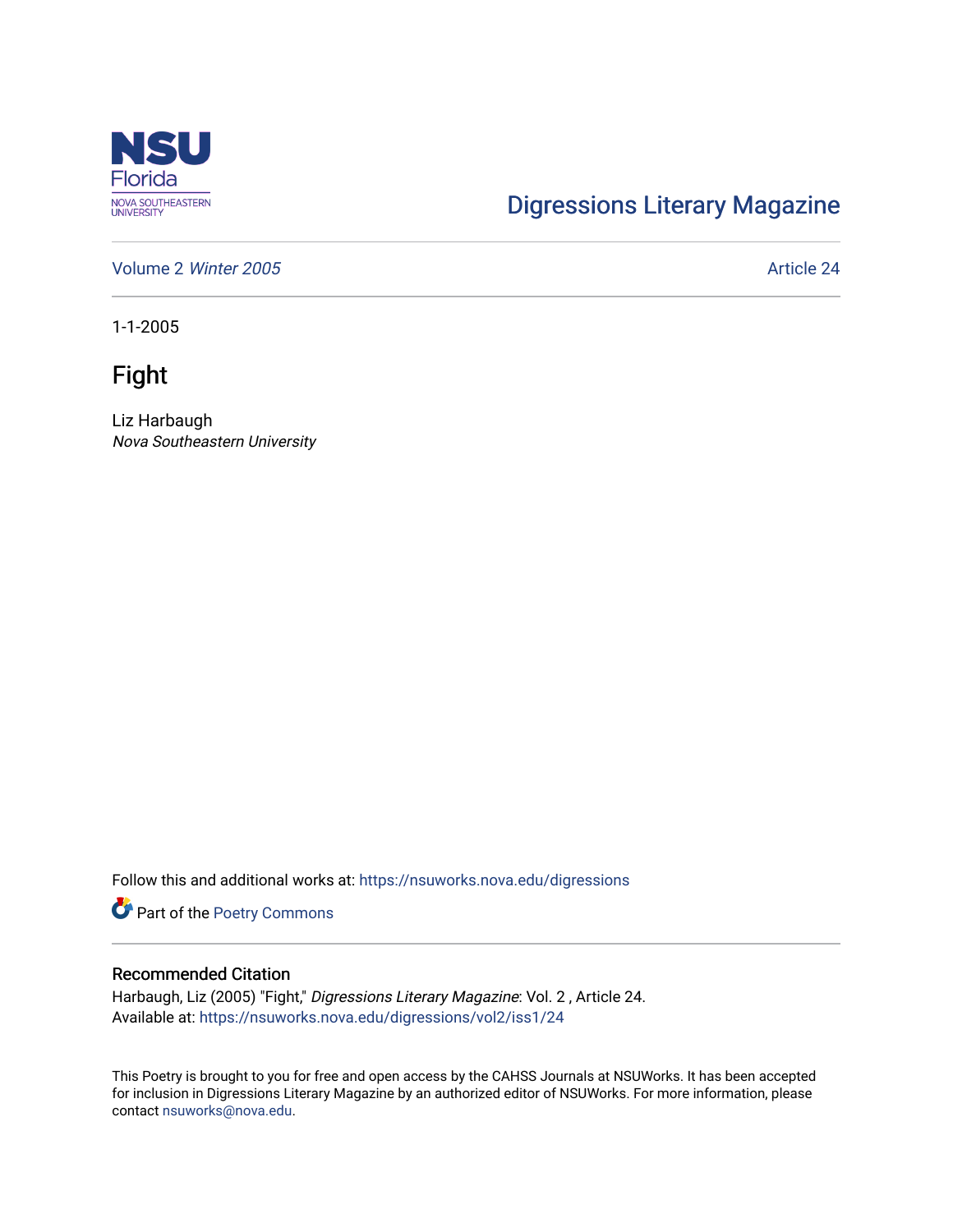i can't get this out the shame and the anger the fear and the fury it's swollen inside me the way he wanted it

i can't let you in the people around me who love each other and me i'm scared they will break me the way he wanted it

i can't let this go the need for the changes the knowledge for others

NO

see, you try to follow a pattern you try to order your life so it makes sense you try to order your poem so it makes sense but this ruthless violence cloaked in masks of love or the guise of anonymity or the crafty hand of friendship it steals in and bubbles up the knowledge, the bruises the shattered cheekbones and vaginal walls the broken dreams and psyches and spirits

we can't be orderly when we talk about that

we can't be neat and precise when we talk about shredded feelings when we whisper in the dark secret places when we refuse to look inside our selves

we don't want to see this how do people do this

32*liz harbaugh*